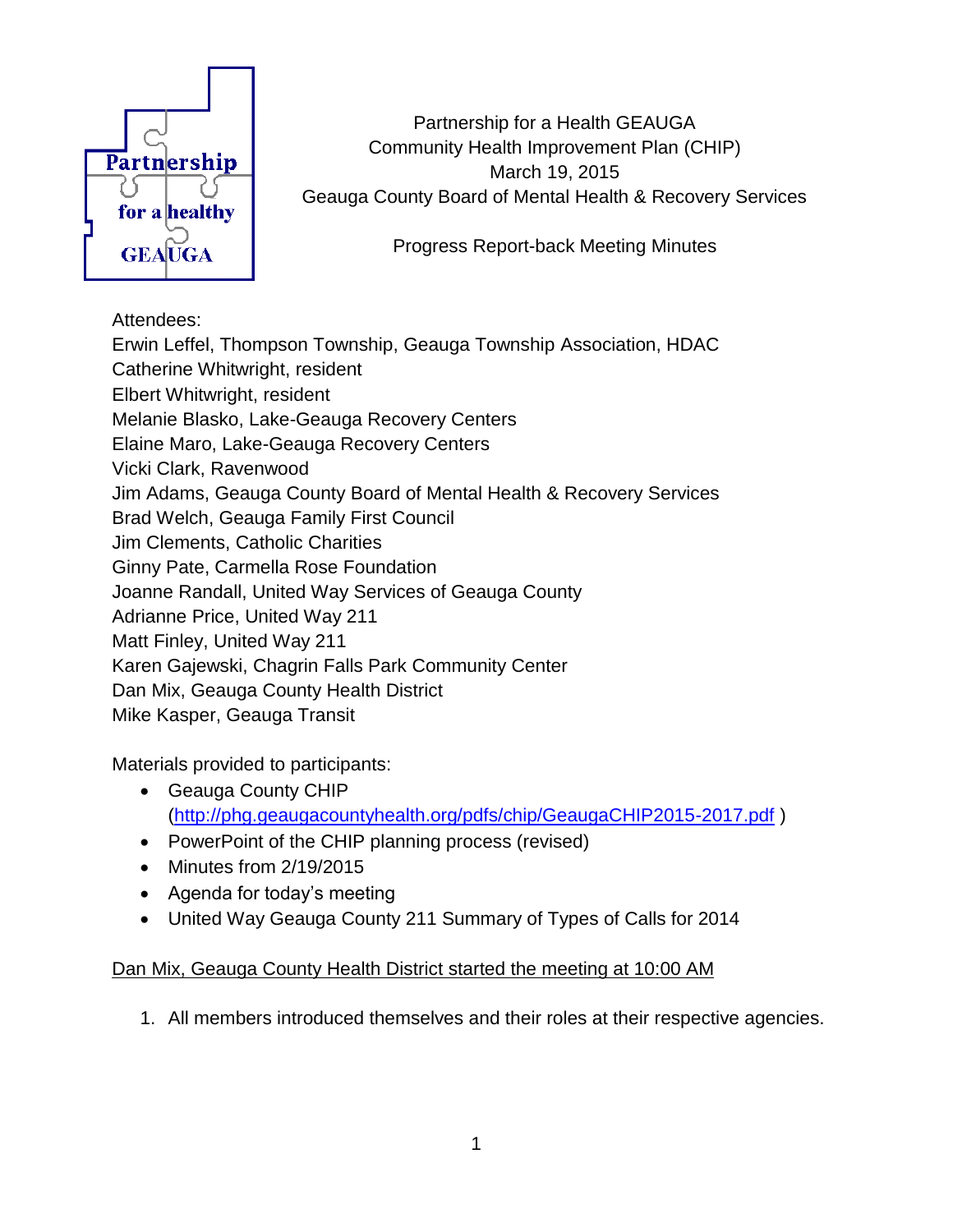- 2. United Way 211 gave a presentation on how the UW 211 call center handles calls and a demonstration on how the website can be used to access the same information and resources. Some highlights included:
	- a. Calls and website visits are anonymous
	- b. United Way 211 handles 15 counties in Ohio and its call center is in Cleveland; the call center is mobile and can be relocated rather quickly
	- c. Information and resources are updated annually; Geauga County agencies have a 85-90% response rate on updates, while other counties are lower; updates can be sent to 211updates@unitedway Cleveland.org
	- d. Callers occasionally report incorrect information, such as the wrong service times and days or eligibility requirements, which results in UQ 211 following up with the referred agency to determine if the information and resources need updated
	- e. Calls are generally routed to the county by the assigned three-digit area code and three-digit central office codes; if a caller reaches the wrong county 211, the caller is provided the direct line number to that county 211, because they are not all networked
	- f. Call centers have protocols in place for a variety of situations, such as suicide, domestic violence, illnesses, Ebola, etc.
	- g. Call center assists callers with questions that may reveal root causes that precipitated an inquiry, e.g. a call for someone looking for metropolitan housing resulted in assistance for a domestic violence issues
- 3. Mike Kasper, Director, Geauga Transit, discussed the operation of a rural transit system and the constraints of the federally-funded department that prohibit certain types of service. Highlight included:
	- a. Geauga transit is funded by U.S. Department of Transportation 5311 assistance fund (49 U.SC. 5311), which restricts certain activities, including: no fixed routes, no flagging the bus down, no chaperone services. Transit services must be available to the general public of the community it serves.
	- b. The nature of Geauga County prohibits a fixed-transit system primarily because of population density and lack of demonstrated need. A fixed transit system would be cost prohibitive and requires a complimentary ADA-compliant route for each fixed route
	- c. Geauga Transit operates under the Board of County Commissioners. It operates on approximately a \$1.54 million budget, provides 190-200 rides per day, can operate anywhere within a 50-mile radius of its base.
	- d. Geauga Transit does contact directly with agencies to provide scheduled service, such as the Department on Aging. These agencies must pay the